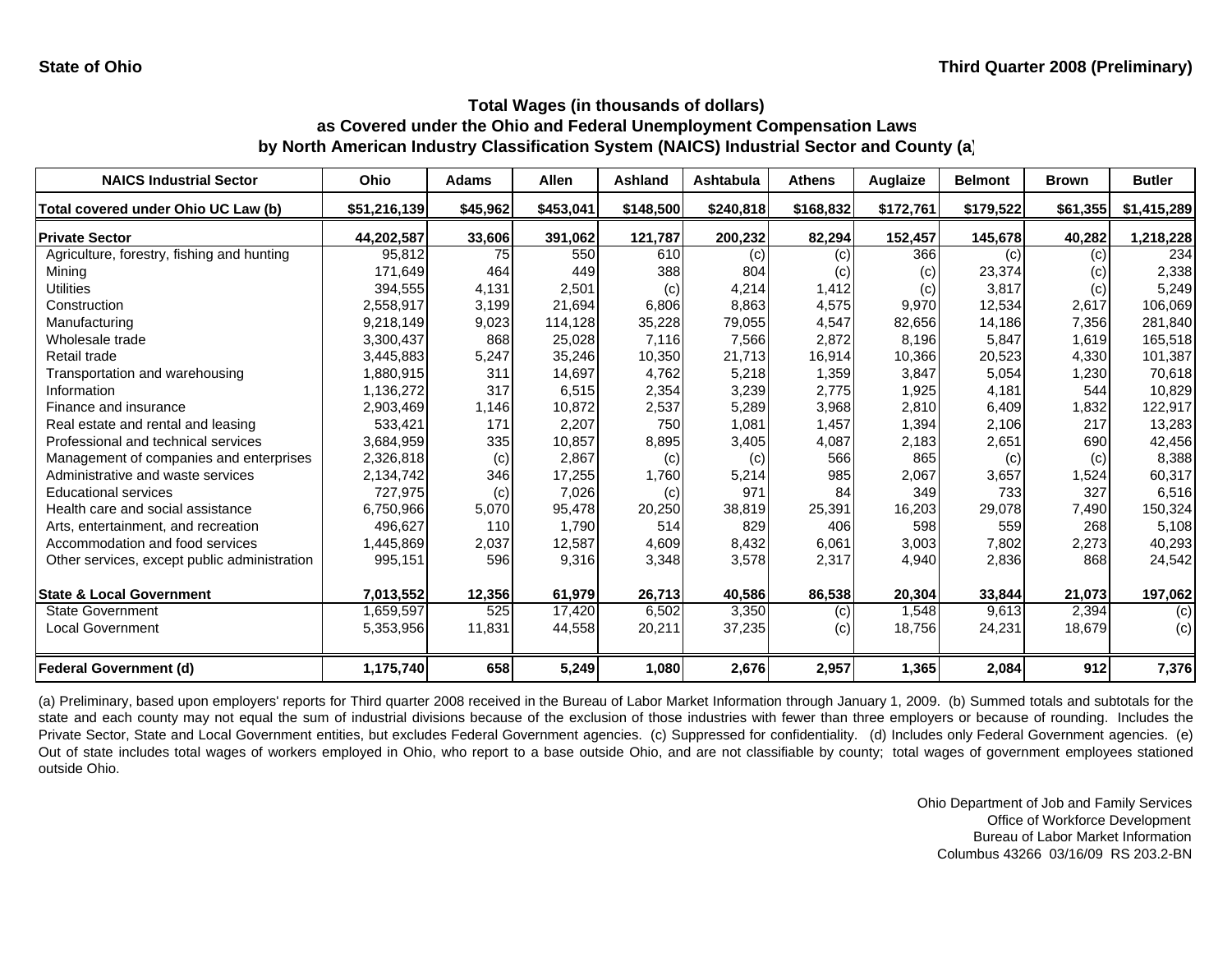| <b>NAICS Industrial Sector</b>               | Carroll  | Champaign | <b>Clark</b> | <b>Clermont</b> | <b>Clinton</b> | Columbiana | Coshocton | Crawford  | Cuyahoga    | <b>Darke</b> |
|----------------------------------------------|----------|-----------|--------------|-----------------|----------------|------------|-----------|-----------|-------------|--------------|
| Total covered under Ohio UC Law (b)          | \$40,642 | \$86,871  | \$408,857    | \$502,490       | \$261,571      | \$224,468  | \$92,105  | \$104,174 | \$7,873,601 | \$138,592    |
| <b>Private Sector</b>                        | 33,304   | 69,400    | 349,292      | 430,055         | 231,856        | 189,981    | 80,136    | 87,258    | 6,940,371   | 120,226      |
| Agriculture, forestry, fishing and hunting   | 149      | 1,257     | 4,329        | (c)             | 100            | 744        | 393       | 1,093     | 1,450       | 4,236        |
| Mining                                       | (c)      | (c)       | (c)          | (c)             | (c)            | 2,949      | 2,124     | (c)       | 4,590       | (c)          |
| Utilities                                    | 637      | (c)       | 1,972        | 11,063          | (c)            | 2,334      | 8,112     | (c)       | 30,200      | 887          |
| Construction                                 | 2,061    | 2,976     | 14,064       | 30,431          | 2,751          | 10,213     | 2,385     | 3,615     | 315.662     | 9,329        |
| Manufacturing                                | 12,383   | 36,793    | 83,067       | 70,152          | 41,783         | 57,560     | 32,340    | 33,441    | 1,031,998   | 41,112       |
| Wholesale trade                              | 1,314    | 2,655     | 20,453       | 37,861          | 10,061         | 10,987     | 1,502     | 4,816     | 583,696     | 6,859        |
| Retail trade                                 | 4,578    | 5,863     | 33,467       | 58,681          | 10,205         | 21,644     | 5,900     | 7,441     | 405,476     | 10,094       |
| Transportation and warehousing               | 2,335    | 1,124     | 27,065       | 18,008          | 131,021        | 10,038     | 2,243     | 1,524     | 230,869     | 9,944        |
| Information                                  | 303      | 836       | 2,946        | 21,028          | 2,533          | 1,415      | 750       | 738       | 221,924     | 813          |
| Finance and insurance                        | 538      | 1,897     | 19,654       | 47,854          | 6,269          | 6,049      | 1,956     | 5,317     | 670,117     | 5,346        |
| Real estate and rental and leasing           | 239      | 432       | 2,913        | 7,300           | 1,153          | 1,254      | 424       | 359       | 120,467     | 721          |
| Professional and technical services          | 514      | 1,693     | 10,884       | 25,160          | 2,204          | 4,473      | 1,338     | 3,845     | 782,692     | 4,707        |
| Management of companies and enterprises      | (c)      | (c)       | (c)          | 4,436           | 2,516          | 555        | 349       | (c)       | 342,797     | (c)          |
| Administrative and waste services            | 847      | 1,041     | 9,937        | 15,146          | 2,980          | 8,667      | 4,657     | 1,548     | 329,580     | 3,764        |
| <b>Educational services</b>                  | (c)      | (c)       | 7,586        | 2,464           | (c)            | 1,471      | 100       | (c)       | 182,119     | 193          |
| Health care and social assistance            | 4,023    | 6,399     | 69,622       | 45,478          | 9,393          | 35,933     | 11,726    | 16,823    | 1,183,035   | 16,564       |
| Arts, entertainment, and recreation          | 289      | 358       | 1,805        | 3,399           | 422            | 955        | 456       | 199       | 154,226     | 716          |
| Accommodation and food services              | 1,277    | 2,813     | 14,612       | 20,101          | 3,692          | 6,968      | 1,827     | 3,136     | 196,651     | 2,896        |
| Other services, except public administration | 879      | 1,093     | 12,531       | 11,184          | 1,777          | 5,770      | 1,555     | 1,479     | 152,822     | 1,983        |
| <b>State &amp; Local Government</b>          | 7,338    | 17,471    | 59,564       | 72,435          | 29,714         | 34,487     | 11,970    | 16,916    | 933,230     | 18,366       |
| <b>State Government</b>                      | 405      | 797       | 3,239        | 6,135           | 2,619          | 3,272      | 565       | 2,097     | 72,692      | 531          |
| <b>Local Government</b>                      | 6,933    | 16,674    | 56,325       | 66,299          | 27,095         | 31,215     | 11,404    | 14,820    | 860,538     | 17,835       |
| <b>Federal Government (d)</b>                | 474      | 746       | 9,484        | 5,135           | 2,571          | 7,731      | 1,008     | 840       | 274,488     | 1,180        |

(a) Preliminary, based upon employers' reports for Third quarter 2008 received in the Bureau of Labor Market Information through January 1, 2009. (b) Summed totals and subtotals for the state and each county may not equal the sum of industrial divisions because of the exclusion of those industries with fewer than three employers or because of rounding. Includes the Private Sector, State and Local Government entities, but excludes Federal Government agencies. (c) Suppressed for confidentiality. (d) Includes only Federal Government agencies. (e) Out of state includes total wages of workers employed in Ohio, who report to <sup>a</sup> base outside Ohio, and are not classifiable by county; total wages of government employees stationed outside Ohio.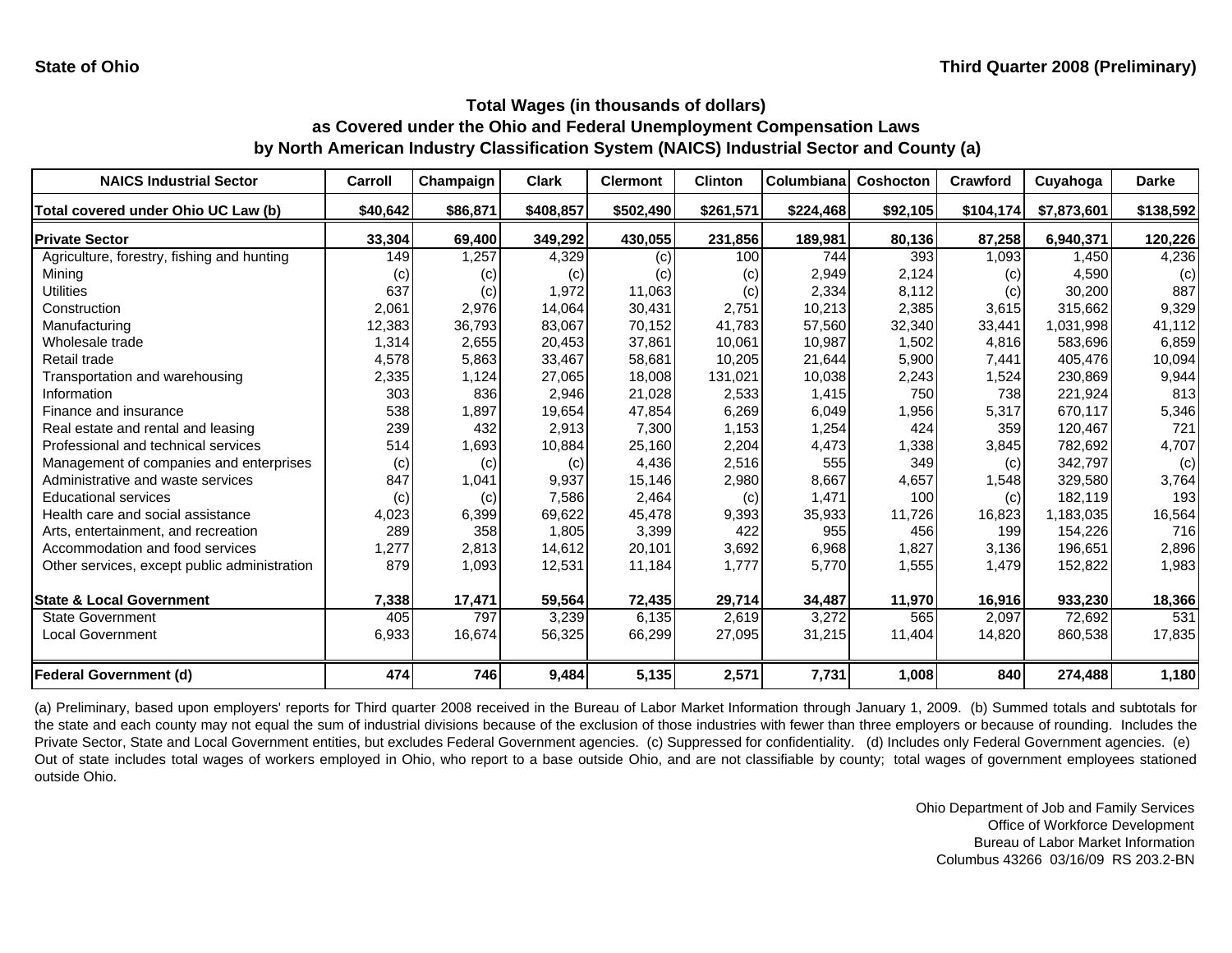| <b>NAICS Industrial Sector</b>               | <b>Defiance</b> | <b>Delaware</b> | <b>Erie</b> | <b>Fairfield</b> | <b>Fayette</b> | <b>Franklin</b> | <b>Fulton</b> | Gallia    | Geauga    | <b>Greene</b> |
|----------------------------------------------|-----------------|-----------------|-------------|------------------|----------------|-----------------|---------------|-----------|-----------|---------------|
| Total covered under Ohio UC Law (b)          | \$149,176       | \$760,969       | \$309,374   | \$311,292        | \$86,476       | \$7,350,619     | \$165,950     | \$104,859 | \$305,574 | \$517,338     |
| <b>Private Sector</b>                        | 132,593         | 678,937         | 258,190     | 232,817          | 71,452         | 6,102,705       | 144,599       | 89,058    | 268,662   | 413,095       |
| Agriculture, forestry, fishing and hunting   | 281             | 1,791           | 1,514       | 346              | 170            | 2,695           | 1,281         | 230       | 1,610     | 445           |
| Mining                                       | (c)             | 1,075           | (c)         | 452              |                | 2,896           |               | (c)       | (c)       | (c)           |
| Utilities                                    | 474             | 1,911           | (c)         | 2,814            | (c)            | 58,091          | (c)           | 15,274    | (c)       | (c)           |
| Construction                                 | 4,952           | 32,422          | 10,300      | 17,925           | 2,495          | 311,332         | 11,507        | 10.809    | 23,934    | 20,391        |
| Manufacturing                                | 64,897          | 77,675          | 72,377      | 53,525           | 23,781         | 498,135         | 78,456        | 6,333     | 92,349    | 44,076        |
| Wholesale trade                              | 5,354           | 35,753          | 18,674      | 10,597           | 6,096          | 405,279         | 9,677         | 1,399     | 24,135    | 14,381        |
| Retail trade                                 | 13,327          | 56,679          | 25,042      | 34,216           | 11,178         | 479,928         | 8,970         | 7,684     | 24,385    | 51,361        |
| Transportation and warehousing               | 3,209           | 29,851          | 6,712       | 4,509            | (c)            | 426,278         | 2,396         | 3,073     | 5,619     | 6,123         |
| Information                                  | 2,514           | 12,569          | 2,456       | 2,278            | 551            | 229,378         | 954           | 744       | (c)       | 18,383        |
| Finance and insurance                        | 5,888           | 65,672          | 6,696       | 6,689            | 3,776          | 674,391         | 3,060         | 3,267     | 8,003     | 13,552        |
| Real estate and rental and leasing           | 413             | 7,457           | 1,722       | 2,996            | 547            | 107,269         | 689           | 380       | 1,858     | 3,014         |
| Professional and technical services          | 2,032           | 213,227         | 7,139       | 9,057            | 815            | 703,055         | 1,962         | 761       | 11,865    | 125,917       |
| Management of companies and enterprises      | 1,205           | 11,593          | 701         | 4,906            | (c)            | 418,795         | (c)           | 0         | 4,382     | 3,422         |
| Administrative and waste services            | 2,487           | 21,453          | 6,762       | 22,546           | 1,410          | 410,631         | 3,347         | 1,411     | 14,728    | 18,146        |
| <b>Educational services</b>                  | (c)             | 11,380          | 1,214       | 1,673            | (c)            | 102,154         | (c)           | (c)       | 4,141     | 14,491        |
| Health care and social assistance            | 16,933          | 46,274          | 45,461      | 34,105           | 6,829          | 841.168         | 15,048        | 29,863    | 30,328    | 44,707        |
| Arts, entertainment, and recreation          | 291             | 11,450          | 22,147      | 1,638            | 195            | 38,209          | (c)           | 129       | 3,050     | 2,591         |
| Accommodation and food services              | 3,785           | 28,376          | 23,090      | 14,158           | 3,449          | 225,236         | 2,807         | 2,855     | 7,114     | 23,755        |
| Other services, except public administration | 2,551           | 12,329          | 4,117       | 8,387            | 897            | 167,783         | 1,688         | 1,648     | 8,598     | 6,710         |
| <b>State &amp; Local Government</b>          | 16,583          | 82,032          | 51,185      | 78,474           | 15,024         | 1,247,914       | 21,352        | 15,801    | 36,912    | 104,243       |
| <b>State Government</b>                      | 1,562           | 11,345          | 10,697      | 8,878            | 611            | 619,413         | 1,911         | (c)       | 2,121     | 42,857        |
| <b>Local Government</b>                      | 15,021          | 70,688          | 40,488      | 69,596           | 14,413         | 628,501         | 19,440        | (c)       | 34,790    | 61,385        |
| <b>Federal Government (d)</b>                | 1,246           | 2,997           | 2,670       | 3,009            | 616            | 183,382         | 1,067         | 936       | 1,282     | 206,170       |

(a) Preliminary, based upon employers' reports for Third quarter 2008 received in the Bureau of Labor Market Information through January 1, 2009. (b) Summed totals and subtotals for the state and each county may not equal the sum of industrial divisions because of the exclusion of those industries with fewer than three employers or because of rounding. Includes the Private Sector, State and Local Government entities, but excludes Federal Government agencies. (c) Suppressed for confidentiality. (d) Includes only Federal Government agencies. (e) Out of state includes total wages of workers employed in Ohio, who report to <sup>a</sup> base outside Ohio, and are not classifiable by county; total wages of government employees stationed outside Ohio.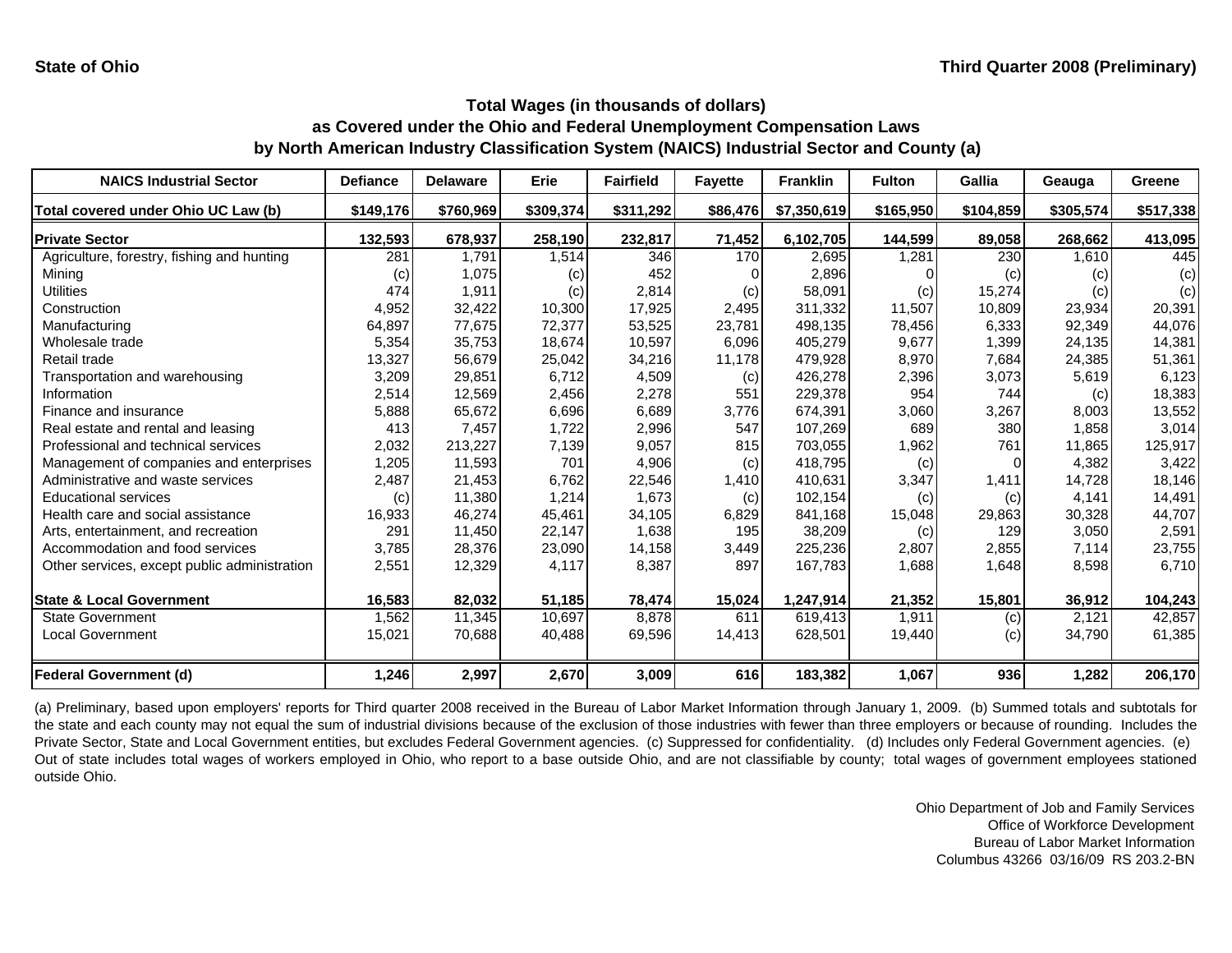| <b>NAICS Industrial Sector</b>               | <b>Guernsey</b> | <b>Hamilton</b> | <b>Hancock</b> | <b>Hardin</b> | <b>Harrison</b> | <b>Henry</b> | Highland | <b>Hocking</b> | <b>Holmes</b> | <b>Huron</b> |
|----------------------------------------------|-----------------|-----------------|----------------|---------------|-----------------|--------------|----------|----------------|---------------|--------------|
| Total covered under Ohio UC Law (b)          | \$112,479       | \$6,147,565     | \$385,399      | \$64,558      | \$25,647        | \$97,454     | \$81,540 | \$49,745       | \$121,203     | \$189,272    |
| <b>Private Sector</b>                        | 91,333          | 5,635,638       | 354,067        | 53,284        | 20,324          | 80,760       | 59,014   | 32,074         | 107,300       | 167,675      |
| Agriculture, forestry, fishing and hunting   | (c)             | 1,220           | (c)            | 1,029         | 121             | 867          | 109      | 164            | 1,299         | 6,425        |
| Mining                                       | 1,988           | 3,781           | (c)            |               | 5,035           | (c)          | 481      | 1,874          | 1,194         |              |
| <b>Utilities</b>                             | 901             | 25,828          | 2,085          | 853           | 401             | (c)          | 952      | 51             | (c)           | (c)          |
| Construction                                 | 8,211           | 280,244         | 10.670         | 986           | 809             | 7,349        | 3,021    | 2,688          | 13.789        | 22,025       |
| Manufacturing                                | 30,974          | 859,086         | 120.789        | 21,720        | 5,057           | 39,474       | 19,647   | 8,859          | 46.668        | 65,194       |
| Wholesale trade                              | 2,887           | 436,047         | 11,517         | 3,179         | 1,149           | 2,722        | 1,587    | 754            | 4,507         | 7,102        |
| Retail trade                                 | 9,256           | 289,657         | 31,378         | 4,664         | 1,497           | 5,346        | 8,538    | 4,480          | 10,033        | 10,634       |
| Transportation and warehousing               | 2,233           | 122,068         | 21,205         | 647           | 762             | 7,541        | 1,642    | 810            | 4,642         | 11,017       |
| Information                                  | 949             | 144,307         | 4,221          | 554           | 148             | 1,069        | 2,707    | 340            | 566           | 2,189        |
| Finance and insurance                        | 2,688           | 378,670         | 6,305          | 1,660         | 349             | 2,532        | 3,734    | 1,361          | 2,802         | 3,718        |
| Real estate and rental and leasing           | 576             | 71,091          | 2,858          | 335           | (c)             | 467          | 380      | 388            | 179           | 728          |
| Professional and technical services          | 3,599           | 586,389         | 15,316         | 687           | 182             | 624          | 1,243    | 632            | 2,546         | 4,611        |
| Management of companies and enterprises      | (c)             | 809,619         | 9,366          | (c)           | (c)             |              | (c)      | $\Omega$       | 463           | 737          |
| Administrative and waste services            | 2,001           | 273,954         | 10,961         | 326           | 220             | 773          | 972      | 806            | 6,061         | 2,242        |
| <b>Educational services</b>                  | 188             | 80,245          | 8,852          | (c)           | (c)             | 249          | (c)      | 159            | (c)           | (c)          |
| Health care and social assistance            | 16,874          | 890,089         | 43,208         | 4,873         | 3,256           | 8,582        | 9,751    | 4,199          | 6,073         | 21,380       |
| Arts, entertainment, and recreation          | 280             | 111,419         | 1,124          | (c)           | 204             | 81           | 201      | 272            | 294           | 604          |
| Accommodation and food services              | 4,667           | 145,583         | 10,378         | 2,577         | 409             | 1,350        | 2,545    | 3,111          | 4,250         | 4,181        |
| Other services, except public administration | 1,851           | 126,342         | 6,470          | 904           | 277             | 1,478        | 918      | 1,126          | 1,223         | 3,184        |
| <b>State &amp; Local Government</b>          | 21,146          | 511,928         | 31,332         | 11,274        | 5,323           | 16,694       | 22,526   | 17,670         | 13,903        | 21,597       |
| <b>State Government</b>                      | 6,069           | (c)             | 2,888          | 436           | 403             | 575          | 1.361    | 5,371          | 449           | 1,044        |
| <b>Local Government</b>                      | 15,077          | (c)             | 28,444         | 10,838        | 4,919           | 16,119       | 21,164   | 12,299         | 13,454        | 20,553       |
| <b>Federal Government (d)</b>                | 1,241           | 144,037         | 2,202          | 780           | 599             | 1,347        | 1,208    | 513            | 748           | 1,431        |

(a) Preliminary, based upon employers' reports for Third quarter 2008 received in the Bureau of Labor Market Information through January 1, 2009. (b) Summed totals and subtotals for the state and each county may not equal the sum of industrial divisions because of the exclusion of those industries with fewer than three employers or because of rounding. Includes the Private Sector, State and Local Government entities, but excludes Federal Government agencies. (c) Suppressed for confidentiality. (d) Includes only Federal Government agencies. (e) Out of state includes total wages of workers employed in Ohio, who report to <sup>a</sup> base outside Ohio, and are not classifiable by county; total wages of government employees stationed outside Ohio.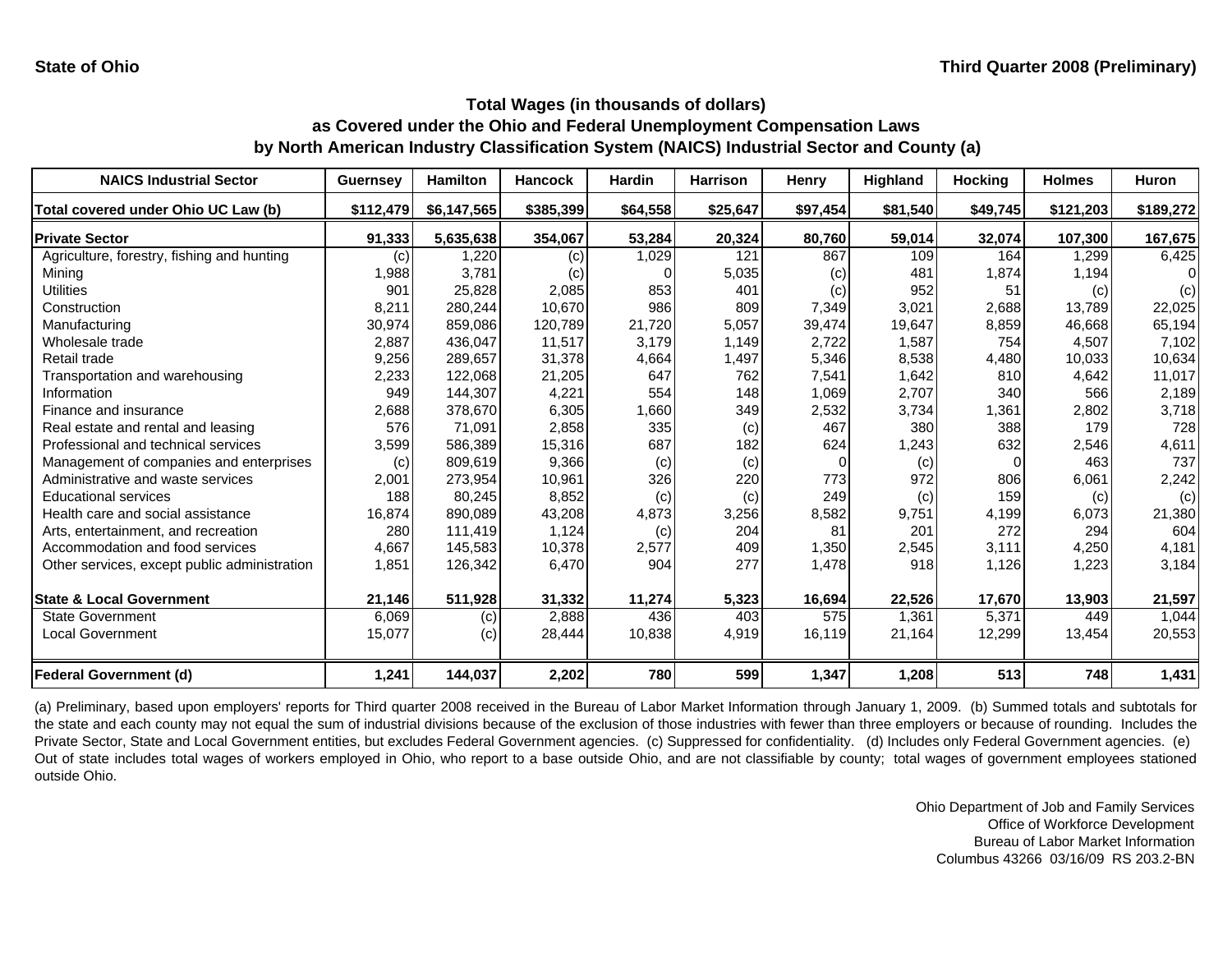| <b>NAICS Industrial Sector</b>               | <b>Jackson</b> | <b>Jefferson</b> | <b>Knox</b> | Lake      | Lawrence | Licking   | Logan     | Lorain    | Lucas       | <b>Madison</b> |
|----------------------------------------------|----------------|------------------|-------------|-----------|----------|-----------|-----------|-----------|-------------|----------------|
| Total covered under Ohio UC Law (b)          | \$81,046       | \$245,122        | \$174,258   | \$897,235 | \$88,217 | \$457,567 | \$179,843 | \$882,778 | \$1,994,255 | \$120,487      |
| <b>Private Sector</b>                        | 67,556         | 218,336          | 150,996     | 782,072   | 65,906   | 382,647   | 159,923   | 732,348   | 1,695,319   | 87,126         |
| Agriculture, forestry, fishing and hunting   | 453            | (c)              | 430         | 6,257     | (c)      | 2,544     | 546       | 5,448     | 2,115       | 992            |
| Mining                                       | 2,457          | 4,468            | 1,207       | 4,121     | (c)      | 1,319     | (c)       | 291       | 1.070       |                |
| Utilities                                    | (c)            | 20,751           | 785         | 28,979    | 1,412    | 3,630     | 382       | 6,448     | 11,357      | (c)            |
| Construction                                 | 4,290          | 37,751           | 17,010      | 44,014    | 10,180   | 33,041    | 5,674     | 50,243    | 122,912     | 3,959          |
| Manufacturing                                | 28,489         | 48,553           | 59,382      | 261,601   | 7,299    | 85,060    | 82,101    | 254,415   | 281,981     | 30,979         |
| Wholesale trade                              | 1,785          | 7,560            | 3,562       | 58,259    | 1,658    | 15,524    | 4,599     | 34,913    | 94,995      | 5,112          |
| Retail trade                                 | 7,678          | 16,323           | 12,911      | 84,714    | 11,363   | 42,724    | 9,813     | 72.714    | 149,073     | 10,504         |
| Transportation and warehousing               | 1,069          | 10,049           | 1,268       | 6,871     | 8,559    | 20,274    | 12,013    | 17,670    | 78,536      | 8,970          |
| Information                                  | 725            | 4,915            | 2,736       | 7,380     | 1,037    | 4,546     | 896       | 8,925     | 33,940      | 516            |
| Finance and insurance                        | 2,340          | 3,389            | 3,212       | 21,976    | 2,069    | 28,655    | 2,449     | 19,124    | 76,279      | 1,446          |
| Real estate and rental and leasing           | 332            | 1,735            | 1,069       | 6,338     | 368      | 4.731     | 1,284     | 6.688     | 18.114      | 569            |
| Professional and technical services          | 615            | 3,551            | 2,241       | 42,219    | 1,441    | 20,130    | 6,886     | 28,936    | 119,864     | 7,202          |
| Management of companies and enterprises      | 1,132          | (c)              | 842         | 17,605    | 765      | 13,285    | (c)       | 13,903    | 70,261      | 235            |
| Administrative and waste services            | 2,977          | 6,671            | 2,793       | 35,727    | 2,481    | 14,246    | 9,860     | 34,258    | 80,882      | 4,187          |
| <b>Educational services</b>                  | (c)            | 4,871            | 13,285      | 9,838     | 171      | 11,111    | 104       | 21,337    | 31,047      | (c)            |
| Health care and social assistance            | 8,963          | 37,456           | 20,508      | 91,918    | 12,058   | 55,046    | 15,248    | 110,106   | 405,396     | 8,408          |
| Arts, entertainment, and recreation          | 113            | 1,656            | 711         | 5,202     | 130      | 3,332     | 655       | 5,098     | 14,906      | 133            |
| Accommodation and food services              | 2,543          | 4,873            | 4,331       | 28,587    | 3,060    | 16,074    | 3,405     | 25,319    | 58,799      | 2,957          |
| Other services, except public administration | 1,027          | 3,151            | 2,711       | 20,465    | 1,827    | 7,377     | 3,034     | 16,513    | 43,795      | 629            |
| <b>State &amp; Local Government</b>          | 13,490         | 26,786           | 23,262      | 115,162   | 22,311   | 74,920    | 19,920    | 150,430   | 298,935     | 33,361         |
| <b>State Government</b>                      | 2,370          | 1,272            | (c)         | 1,813     | 2,539    | 12,235    | 1,061     | 15,878    | 89,284      | 16,971         |
| <b>Local Government</b>                      | 11,120         | 25,514           | (c)         | 113,350   | 19,772   | 62,685    | 18,859    | 134,552   | 209,652     | 16,390         |
| <b>Federal Government (d)</b>                | 762            | 2,666            | 1,234       | 6,022     | 1,453    | 6,484     | 1,788     | 27,909    | 26,548      | 943            |

(a) Preliminary, based upon employers' reports for Third quarter 2008 received in the Bureau of Labor Market Information through January 1, 2009. (b) Summed totals and subtotals for the state and each county may not equal the sum of industrial divisions because of the exclusion of those industries with fewer than three employers or because of rounding. Includes the Private Sector, State and Local Government entities, but excludes Federal Government agencies. (c) Suppressed for confidentiality. (d) Includes only Federal Government agencies. (e) Out of state includes total wages of workers employed in Ohio, who report to <sup>a</sup> base outside Ohio, and are not classifiable by county; total wages of government employees stationed outside Ohio.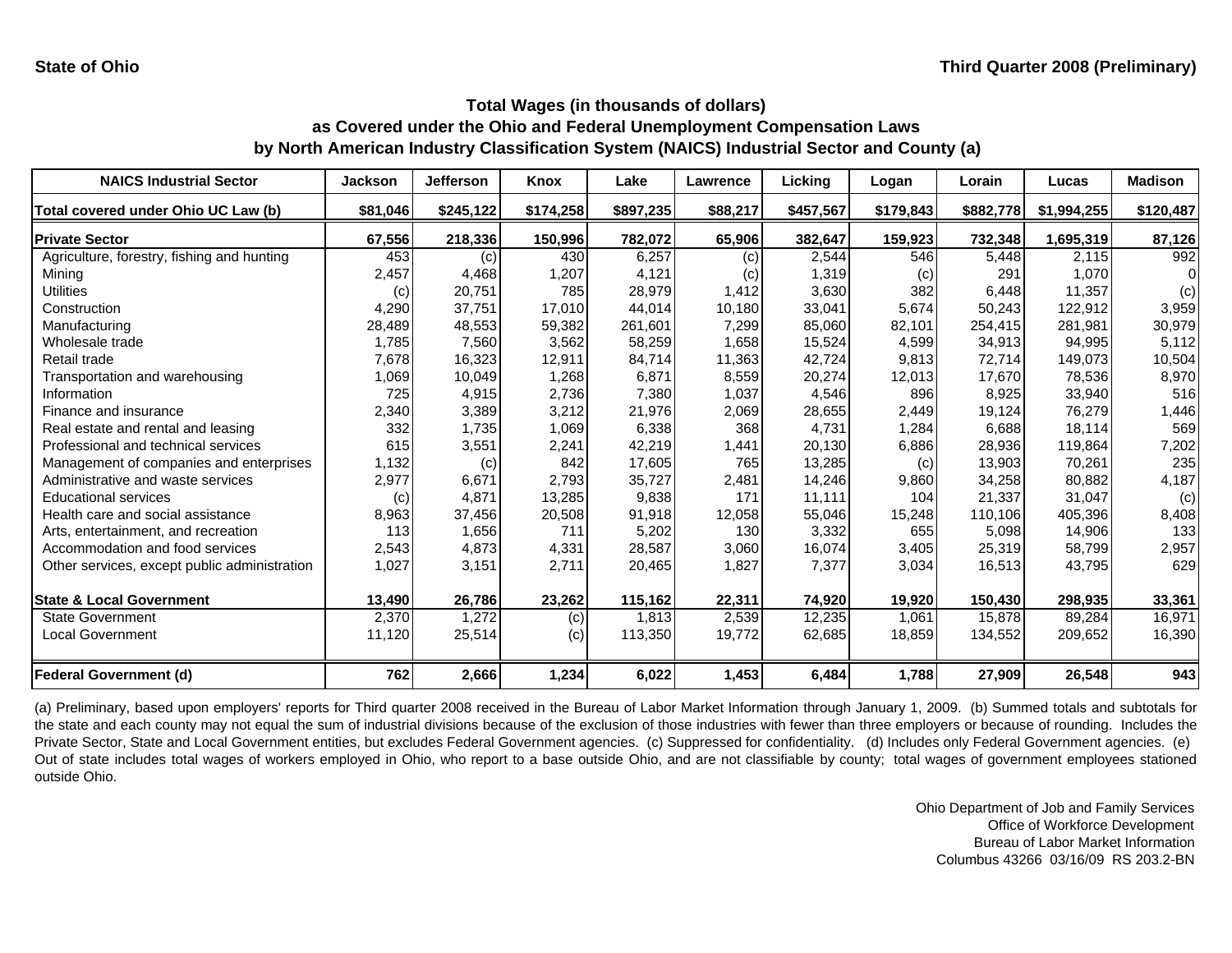| <b>NAICS Industrial Sector</b>               | <b>Mahoning</b> | <b>Marion</b> | <b>Medina</b> | <b>Meigs</b> | <b>Mercer</b> | Miami     | <b>Monroe</b> | Montgomery  | Morgan   | <b>Morrow</b> |
|----------------------------------------------|-----------------|---------------|---------------|--------------|---------------|-----------|---------------|-------------|----------|---------------|
| Total covered under Ohio UC Law (b)          | \$803,046       | \$229,132     | \$515,728     | \$22,245     | \$134,552     | \$340,782 | \$32,507      | \$2,614,498 | \$17,099 | \$41,642      |
| <b>Private Sector</b>                        | 675,030         | 172,966       | 449,016       | 14,767       | 112,246       | 292,560   | 27,233        | 2,308,295   | 12,045   | 28,308        |
| Agriculture, forestry, fishing and hunting   | 1,014           | 733           | 887           | (c)          | 2,745         | 675       | 33            | 1,640       | 122      | 106           |
| Mining                                       | 3,400           | (c)           | (c)           | 1,127        | (c)           | 485       | 439           | (c)         | 169      | 343           |
| Utilities                                    | 6,695           | 1,655         | (c)           | (c)          | (c)           | (c)       | 409           | (c)         | (c)      | (c)           |
| Construction                                 | 61,046          | 7,133         | 38,679        | 3,096        | 8,939         | 17,383    | 1,427         | 107,013     | 1,612    | 3,520         |
| Manufacturing                                | 95,440          | 71,914        | 105,124       | 763          | 47,058        | 113,186   | (c)           | 444,517     | 4,440    | 11,224        |
| Wholesale trade                              | 54,421          | 7.733         | 34.117        | 643          | 6,493         | 23,658    | 1.138         | 147.918     | 604      | 857           |
| Retail trade                                 | 77,042          | 15,572        | 47,275        | 2,245        | 11,061        | 26,529    | 1.450         | 146,277     | 1,261    | 3,770         |
| Transportation and warehousing               | 35,640          | 5,597         | 29,464        | 188          | 9,913         | 13,635    | 2,379         | 76,480      | 11       | 472           |
| Information                                  | 19,550          | (c)           | 4,634         | (c)          | 1,213         | 1,960     | (c)           | 148,120     | 193      | 376           |
| Finance and insurance                        | 31,163          | 4,969         | 11,822        | 1,008        | 5,389         | 9,075     | 2,867         | 123,769     | 553      | 663           |
| Real estate and rental and leasing           | 6,955           | 1,523         | 3,718         | 42           | 577           | 2,499     | 18            | 29,439      | (c)      | 153           |
| Professional and technical services          | 34,659          | 3,501         | 22,391        | 251          | 2,595         | 6,990     | 247           | 188,172     | 156      | 539           |
| Management of companies and enterprises      | 9,079           | 2,054         | 46,235        | (c)          | 276           | (c)       | $\Omega$      | 102,643     | $\Omega$ | $\Omega$      |
| Administrative and waste services            | 45,542          | 5,779         | 24,067        | 277          | 1,833         | 11,240    | 287           | 101,595     | (c)      | 434           |
| <b>Educational services</b>                  | 7,068           | 415           | 1,699         | (c)          | 185           | 954       | 127           | 63,111      |          | (c)           |
| Health care and social assistance            | 138,313         | 25,340        | 49,364        | 2,251        | 7,237         | 36,545    | 1,040         | 474,781     | 1,937    | 3,336         |
| Arts, entertainment, and recreation          | 2,882           | 867           | 4,165         | 41           | 535           | 1,145     | 23            | 12,786      | 12       | 215           |
| Accommodation and food services              | 27,385          | 5,770         | 15,084        | 1,094        | 3,064         | 11,018    | 237           | 71,667      | 401      | 972           |
| Other services, except public administration | 17,736          | 3,541         | 8,885         | 306          | 2,825         | 5,515     | 457           | 50,462      | 165      | 435           |
| <b>State &amp; Local Government</b>          | 128,016         | 56,165        | 66,712        | 7,477        | 22,306        | 48,222    | 5,274         | 306,203     | 5,053    | 13,334        |
| <b>State Government</b>                      | 38,525          | 18,961        | 1,886         | 520          | 1,494         | 2,190     | 446           | 24,004      | 688      | 1,129         |
| <b>Local Government</b>                      | 89,491          | 37,205        | 64,826        | 6,958        | 20,812        | 46,033    | 4,828         | 282,199     | 4,365    | 12,205        |
| <b>Federal Government (d)</b>                | 17,836          | 1,612         | 4,990         | 789          | 1,026         | 2,465     | 531           | 65,940      | 433      | 566           |

(a) Preliminary, based upon employers' reports for Third quarter 2008 received in the Bureau of Labor Market Information through January 1, 2009. (b) Summed totals and subtotals for the state and each county may not equal the sum of industrial divisions because of the exclusion of those industries with fewer than three employers or because of rounding. Includes the Private Sector, State and Local Government entities, but excludes Federal Government agencies. (c) Suppressed for confidentiality. (d) Includes only Federal Government agencies. (e) Out of state includes total wages of workers employed in Ohio, who report to <sup>a</sup> base outside Ohio, and are not classifiable by county; total wages of government employees stationed outside Ohio.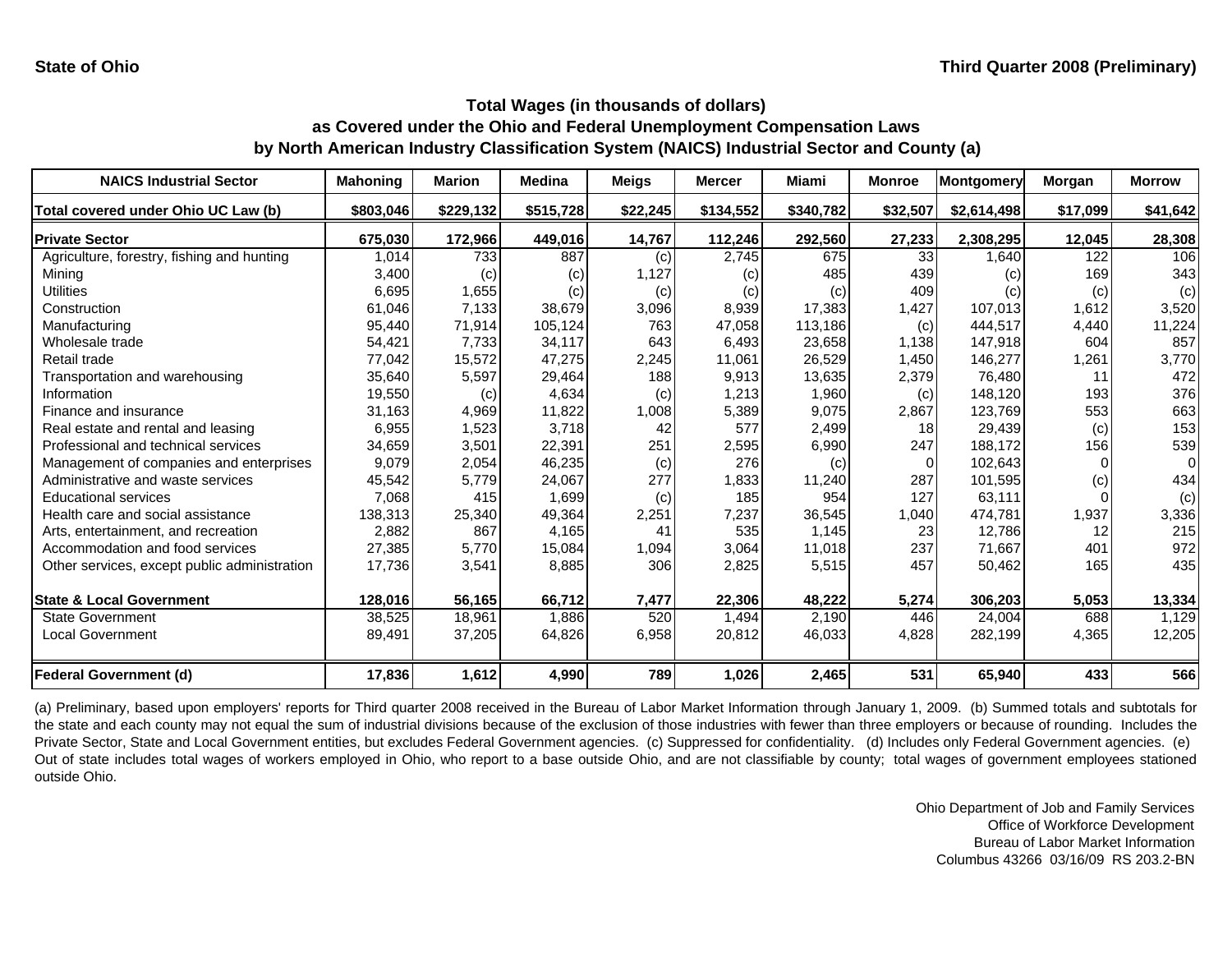| <b>NAICS Industrial Sector</b>               | <b>Muskingum</b> | <b>Noble</b> | <b>Ottawa</b> | <b>Paulding</b> | Perry    | Pickaway  | <b>Pike</b> | Portage   | <b>Preble</b> | Putnam   |
|----------------------------------------------|------------------|--------------|---------------|-----------------|----------|-----------|-------------|-----------|---------------|----------|
| Total covered under Ohio UC Law (b)          | \$262,008        | \$24,046     | \$126,422     | \$38,543        | \$47,548 | \$132,140 | \$91,128    | \$469,489 | \$84,543      | \$86,256 |
| <b>Private Sector</b>                        | 221,247          | 15,068       | 106,934       | 29,907          | 34,347   | 88,505    | 77,186      | 341,415   | 70,643        | 73,053   |
| Agriculture, forestry, fishing and hunting   | 87               | (c)          | 1,392         | 2,453           | 84       | 677       | (c)         | 916       | 508           | 861      |
| Mining                                       | 4,219            | 1,875        | 2,932         | (c)             | 2,820    | (c)       | (c)         | 5,358     | 316           | (c)      |
| Utilities                                    | 3,742            | 87           | (c)           | (c)             | 625      | 1,180     | (c)         | 548       | (c)           | (c)      |
| Construction                                 | 9,053            | 980          | 4,402         | 3,229           | 9,757    | 7,165     | 10,241      | 22,413    | 3,439         | 8,608    |
| Manufacturing                                | 46,935           | 5,366        | 29,630        | 13,185          | 7,664    | 33,045    | 34,643      | 122,557   | 38,021        | 35,205   |
| Wholesale trade                              | 13,797           | 788          | 2,775         | 1,409           | 774      | 5,817     | 763         | 34,055    | 4,091         | 2,255    |
| Retail trade                                 | 27,129           | 1,349        | 10,497        | 2,108           | 2,786    | 8,870     | 4,971       | 35,648    | 6,481         | 5,590    |
| Transportation and warehousing               | 9,582            | 631          | 4,748         | 594             | 318      | 1,979     | 1,126       | 11,486    | 1,112         | 3,129    |
| Information                                  | 3,860            | (c)          | 824           | 129             | 332      | 505       | 350         | 3,382     | 221           | 646      |
| Finance and insurance                        | 7,589            | 613          | 2,903         | 743             | 1,155    | 2,720     | 1,372       | 6,590     | 1,894         | 2,775    |
| Real estate and rental and leasing           | 1,852            | (c)          | 1,089         | 98              | 66       | 713       | 186         | 3,694     | 379           | 182      |
| Professional and technical services          | 5,633            | 314          | 1,643         | 719             | 783      | 1,621     | 3,033       | 14,638    | 942           | 2,358    |
| Management of companies and enterprises      | 1,569            |              | (c)           | O               | (c)      | 1,357     | (c)         | 11,039    | (c)           | $\Omega$ |
| Administrative and waste services            | 5,733            | 154          | 1,516         | 617             | 332      | 3,847     | 6,713       | 8,537     | 1,649         | 1,629    |
| <b>Educational services</b>                  | 4,896            |              | (c)           | (c)             | (c)      | (c)       | (c)         | 5,156     | (c)           | (c)      |
| Health care and social assistance            | 57,975           | 2,297        | 11,105        | 2,591           | 4,929    | 13,497    | 8,416       | 27,405    | 7,666         | 5,687    |
| Arts, entertainment, and recreation          | 1,365            | (c)          | 4,416         | (c)             | 113      | 906       | 49          | 4,275     | 247           | 435      |
| Accommodation and food services              | 9,514            | 329          | 9,037         | 513             | 932      | 3,210     | 1,912       | 14,680    | 2,085         | 1,650    |
| Other services, except public administration | 6,717            | 152          | 2,055         | 543             | 666      | 1,240     | 938         | 9,036     | 1,170         | 1,376    |
| <b>State &amp; Local Government</b>          | 40,761           | 8,977        | 19,488        | 8,636           | 13,201   | 43,635    | 13,942      | 128,074   | 13,901        | 13,202   |
| <b>State Government</b>                      | 3,853            | (c)          | 2.421         | 434             | 534      | 19,838    | 1,076       | (c)       | 979           | 808      |
| <b>Local Government</b>                      | 36,907           | (c)          | 17,067        | 8,202           | 12,667   | 23,797    | 12,866      | (c)       | 12,922        | 12,394   |
| <b>Federal Government (d)</b>                | 3,295            | 234          | 2,204         | 481             | 611      | 1,015     | 912         | 3,465     | 873           | 737      |

(a) Preliminary, based upon employers' reports for Third quarter 2008 received in the Bureau of Labor Market Information through January 1, 2009. (b) Summed totals and subtotals for the state and each county may not equal the sum of industrial divisions because of the exclusion of those industries with fewer than three employers or because of rounding. Includes the Private Sector, State and Local Government entities, but excludes Federal Government agencies. (c) Suppressed for confidentiality. (d) Includes only Federal Government agencies. (e) Out of state includes total wages of workers employed in Ohio, who report to <sup>a</sup> base outside Ohio, and are not classifiable by county; total wages of government employees stationed outside Ohio.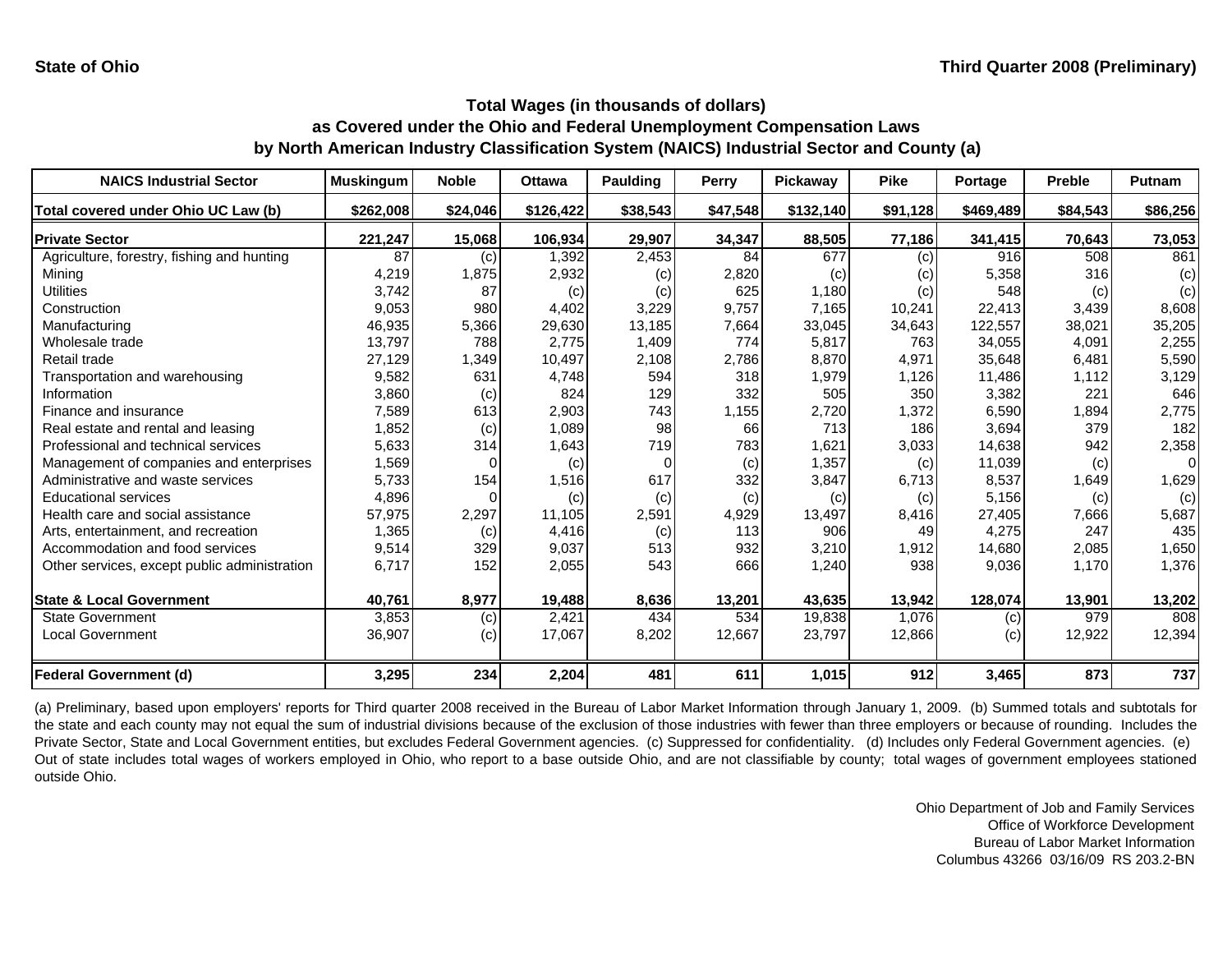| <b>NAICS Industrial Sector</b>               | Richland  | <b>Ross</b> | <b>Sandusky</b> | <b>Scioto</b> | <b>Seneca</b> | <b>Shelby</b> | <b>Stark</b> | <b>Summit</b> | <b>Trumbull</b> | <b>Tuscarawas</b> |
|----------------------------------------------|-----------|-------------|-----------------|---------------|---------------|---------------|--------------|---------------|-----------------|-------------------|
| Total covered under Ohio UC Law (b)          | \$460,649 | \$218,693   | \$208,356       | \$189,442     | \$158,808     | \$281,341     | \$1,362,960  | \$2,667,840   | \$702,935       | \$269,182         |
| <b>Private Sector</b>                        | 386,939   | 171,636     | 181,180         | 136,330       | 133,055       | 256,287       | 1,192,184    | 2,368,141     | 611,497         | 229,829           |
| Agriculture, forestry, fishing and hunting   | 655       | 343         | 2,064           | 141           | 1,101         | 606           | 2.179        | 1.094         | 330             | 685               |
| Mining                                       | (C)       | 243         | (c)             | 185           | 1,544         | (c)           | 3,659        | 1,409         | 370             | 6,775             |
| Utilities                                    | (c)       | 3,074       | 1,054           | 2,008         | 1,826         | (c)           | 9,329        | 22,740        | 3,153           | 1,011             |
| Construction                                 | 19,697    | 7,762       | 8,654           | 14,797        | 11,684        | 18,009        | 84,213       | 130.510       | 27,408          | 14,948            |
| Manufacturing                                | 140,927   | 48,883      | 89,529          | 18,500        | 48,833        | 153,276       | 338,181      | 413,355       | 262,616         | 75,911            |
| Wholesale trade                              | 21,550    | 5,634       | 6,065           | 2,294         | 5,768         | 17,712        | 72,278       | 190,654       | 23,734          | 12,102            |
| Retail trade                                 | 39,588    | 20,221      | 15,245          | 16,081        | 11,901        | 11,231        | 111,102      | 199,446       | 58,628          | 23,860            |
| Transportation and warehousing               | 12,717    | 4,592       | 3,885           | 3,739         | 3,682         | 10,787        | 27,774       | 97,470        | 23,442          | 9,212             |
| Information                                  | 10,804    | 4,392       | 1,384           | 2,134         | 1,678         | 2,344         | 18,073       | 51,385        | 7,613           | 3,348             |
| Finance and insurance                        | 11,152    | 4,480       | 4,180           | 4,443         | 4,977         | 3,707         | 62,018       | 115,165       | 15,001          | 6,669             |
| Real estate and rental and leasing           | 2,488     | 895         | 2,253           | 1,495         | (c)           | 1,102         | 9,816        | 21,975        | 6,989           | 1,886             |
| Professional and technical services          | 12,753    | 2,806       | 3,078           | 5,539         | 2,637         | 3,507         | 44,502       | 178,525       | 12,790          | 11,359            |
| Management of companies and enterprises      | 1,723     | 2,728       | 2,978           | 470           | (c)           |               | 15,338       | 263,677       | 9,340           | 1,191             |
| Administrative and waste services            | 17,417    | 5,638       | 5,265           | 3,389         | 3,223         | 8,307         | 49,355       | 133,910       | 24,702          | 8,379             |
| <b>Educational services</b>                  | 1,786     | 556         | (c)             | 1,018         | 6,468         | 709           | 20,075       | 24,808        | 2,579           | 694               |
| Health care and social assistance            | 66,130    | 48,564      | 23,313          | 50,249        | 16,982        | 15,584        | 241,310      | 386,812       | 100,390         | 33,816            |
| Arts, entertainment, and recreation          | 2,164     | 1,009       | 1,236           | 330           | 532           | 319           | 7,305        | 17,187        | 3,227           | 1,208             |
| Accommodation and food services              | 14,866    | 7,309       | 6,175           | 6,867         | 3,588         | 4,118         | 43,844       | 67,835        | 19,376          | 10,167            |
| Other services, except public administration | 7,834     | 2,505       | 3,852           | 2,654         | 2,876         | 3,937         | 31,834       | 50,183        | 9,808           | 6,610             |
| <b>State &amp; Local Government</b>          | 73,710    | 47,057      | 27,175          | 53,112        | 25,752        | 25,054        | 170,776      | 299,699       | 91,438          | 39,354            |
| <b>State Government</b>                      | 19,488    | 20,619      | 1.876           | 23,249        | 5,802         | 3.780         | 19.447       | 60,530        | 9.346           | 5,198             |
| <b>Local Government</b>                      | 54,222    | 26,438      | 25,300          | 29,863        | 19,951        | 21,274        | 151,329      | 239,169       | 82,091          | 34,155            |
| <b>Federal Government (d)</b>                | 8,236     | 26,168      | 1,359           | 2,002         | 1,429         | 957           | 14,098       | 27,289        | 5,845           | 2,410             |

(a) Preliminary, based upon employers' reports for Third quarter 2008 received in the Bureau of Labor Market Information through January 1, 2009. (b) Summed totals and subtotals for the state and each county may not equal the sum of industrial divisions because of the exclusion of those industries with fewer than three employers or because of rounding. Includes the Private Sector, State and Local Government entities, but excludes Federal Government agencies. (c) Suppressed for confidentiality. (d) Includes only Federal Government agencies. (e) Out of state includes total wages of workers employed in Ohio, who report to <sup>a</sup> base outside Ohio, and are not classifiable by county; total wages of government employees stationed outside Ohio.